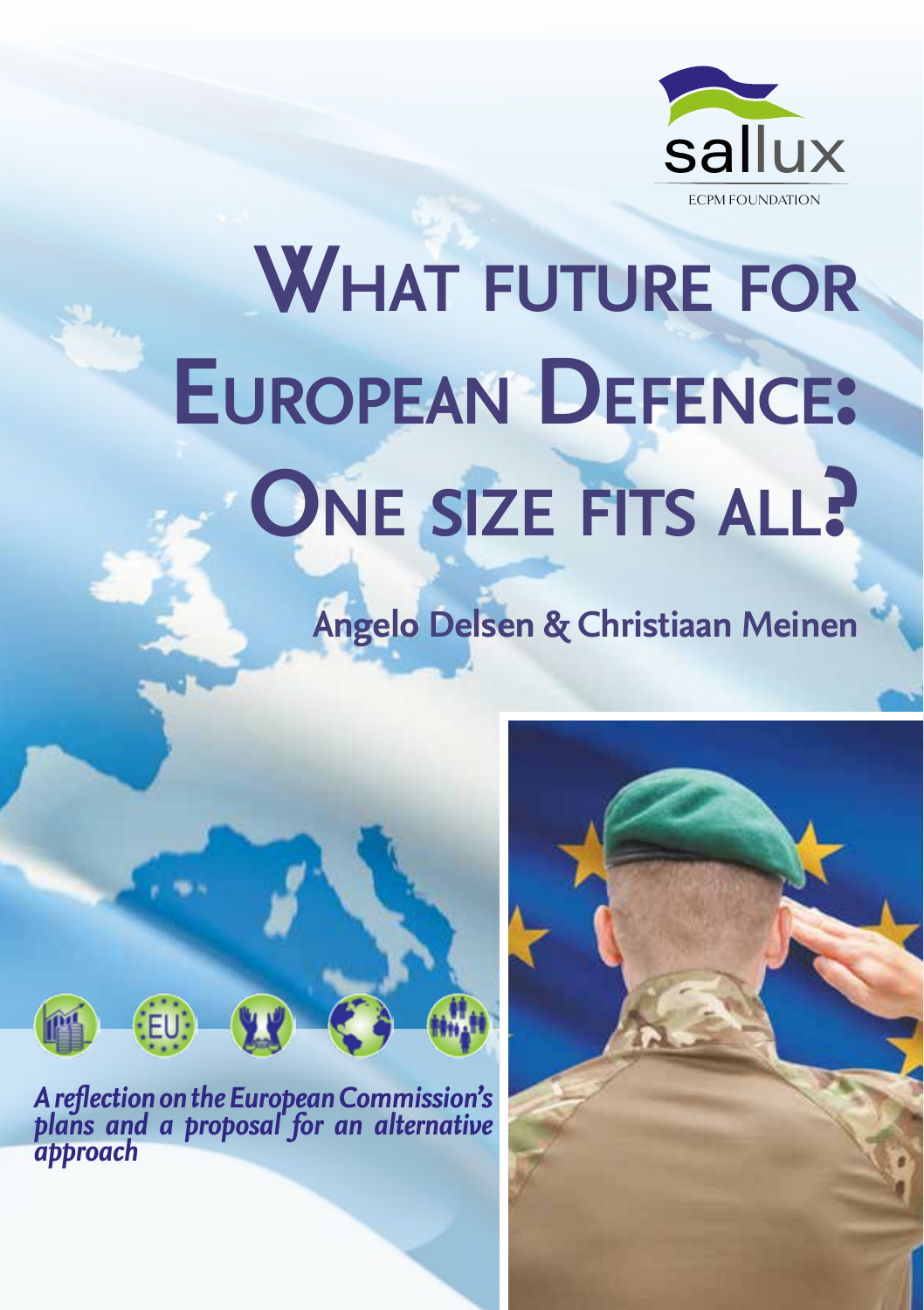



*In June 2017 the European Commission (EC) launched its 'Reflection Paper on the Future of European Defence'. It sketches a European security context characterized by military, economic and energy related threats to our east, next to vulnerable and ungoverned spaces of conflict to our south. This article is an initial response to the findings of the reflection paper and the wider federalist plans we see often these days. The European Union (EU) currently has a principle in place which is called: subsidiarity1. All measures, agreements and working plans should be seen from this perspective. In this light Defence matters fall under the ultimate political authority of the sovereign state(s). Only states can have a standing army, so the issue of all European Defence matters immediately touch the very nature of EU member states and the EU itself.* 



*"A common de-nationalised army would, and could, no longer owe obedience to a national authority, either as a whole nor in respect of the units of which it is composed. It would have sworn loyalty to the Community. The Community alone would have power over it. If any of its units were to follow the orders of a national Government, they would be regarded as deserters or rebels. If, therefore, such an army is set up, the only valid orders will have to come from an authority recognised by all the participating States". Robert Schuman (19512 )*

# **Reflection Paper on the Future of European Defence**

The EC identifies two important security prob-

lems the EU states have to deal with (2017). First of all, the European states have according to the EC neglected their defence budgets. On the contrary, the EC sees that competing powers have increased their military spending's. Secondly, many of the threats faced by Europe do not respect national borders, as greater connectivity is blurring the boundaries between internal and external security. To further explain the claim that European military spending is neglected, the EC writes that European capabilities lag behind others, while there are differences in member states' contributions in European defence. According to the EC there is also the problem that because defence markets are highly fragmented there is a lack of interoperability between European military systems and the money is spend inefficient. In a connected world European member states are too small to deliver hard power on their own (EC, 2017). Where continental-sized powers, like the US, Russia or China, are better equipped than medium sized states. In contrast to this, the EC also identifies certain strengths. The EU uses an approach with a blend of soft and hard power. It uses security and defence instruments alongside diplomacy, sanctions, development cooperation and trade aimed at preventing conflict (2017). Where soft power alone may not be enough, the EU's integrated approach lies at the heart of sustainable security. To counter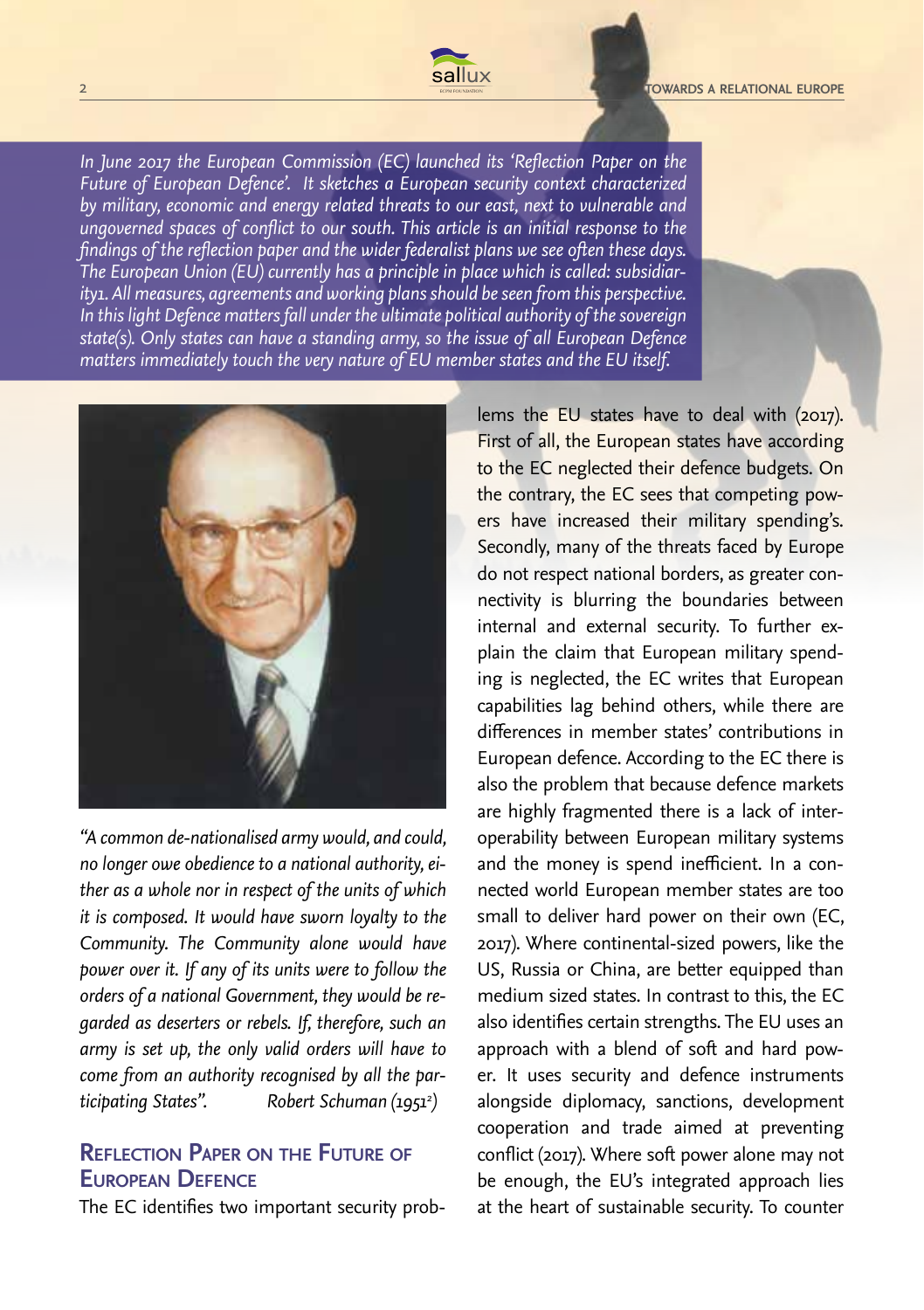

the problems European states face, concerning their security, the EC describes three different 'European Defence Scenario's': the Security and Defence Cooperation scenario, the Shared Security and Defence scenario and the Common Defence and Security scenario.

The Security and Defence Cooperation scenario is the least integrated scenario, where the Common Defence and security scenario is the most integrated scenario of the three. If we take into account, the used arguments in the paper it is clear that the EC has a preference for the Common Defence and Security scenario. The Security and Defence Cooperation scenario has according to the reflection some advantages in comparison to the present-day situation, but mainly disadvantages. The Shared Security and Defence scenario is a mix of both positive and negative arguments according to the reflection paper, where the Common Defence and Security scenario is presented as a solution for all shortcomings of present European defence policies. It is therefore that we will mainly focus on the policies proposed in the more ambitious Common Security and Defence scenario:

*''This most ambitious scenario foresees the progressive framing of a common Union defence policy, leading to common defence based on Article 42 of the EU Treaty which allows a group of like-minded Member States to take European defence to the next level. Under this scenario, EU countries would undertake greater commitments to each other's security, making Europe's protection a shared responsibility of the EU and NATO. The EU would be able to run high-end security and defence operations, underpinned by a certain level of integration of Member States' defence forces. The EU would support joint defence programmes with the European Defence Fund, as well as set up a dedicated European Defence Research Agency. This would also foster the creation of a genuine European defence market,* 

*able to protect its key strategic activities from external takeovers.''*

# **EU Single Defence Market**

One of the most comprehensive policies proposed by the paper is the creation of a single EU defence market. The EC claims without adequate substantiation<sup>3</sup> that at least 30 billion euros are spent inefficiently because there is a lack of interoperability. The EC believes that this is caused due to the fragmentation of the EU defence market.

We believe that a single market could only be effective if there will be a level playing field between producers. The problem here is that all states have shown to secure their national (often industrial and thus domestic political) interest before the 'European' interest. The strongest European states all have highly protected Military Industrial Complexes4 (MICs) and are not willing to buy 'foreign' platforms. Even states like France and Germany, who seem to be profound advocates of EU military integration<sup>5</sup>, are in practice protecting their own industrial-, foreign affairs- and security interests<sup>6</sup>.

### **Economies of Scale**

To strengthen the strategy of creating a common European defence market the EC resorts to the argument for 'economies of scale'. We agree with the EU that economies of scale could have a significant impact on the price of military systems. It would therefore be most economical if all European militaries would use the same systems. Only when Europe as a whole decides to use the same military hardware we could speak about 'economies of scale'. What is important to realize is that this approach does not leave room for differences between European users. To keep in line with the ECs findings about interoperability, standardized platforms should be kept up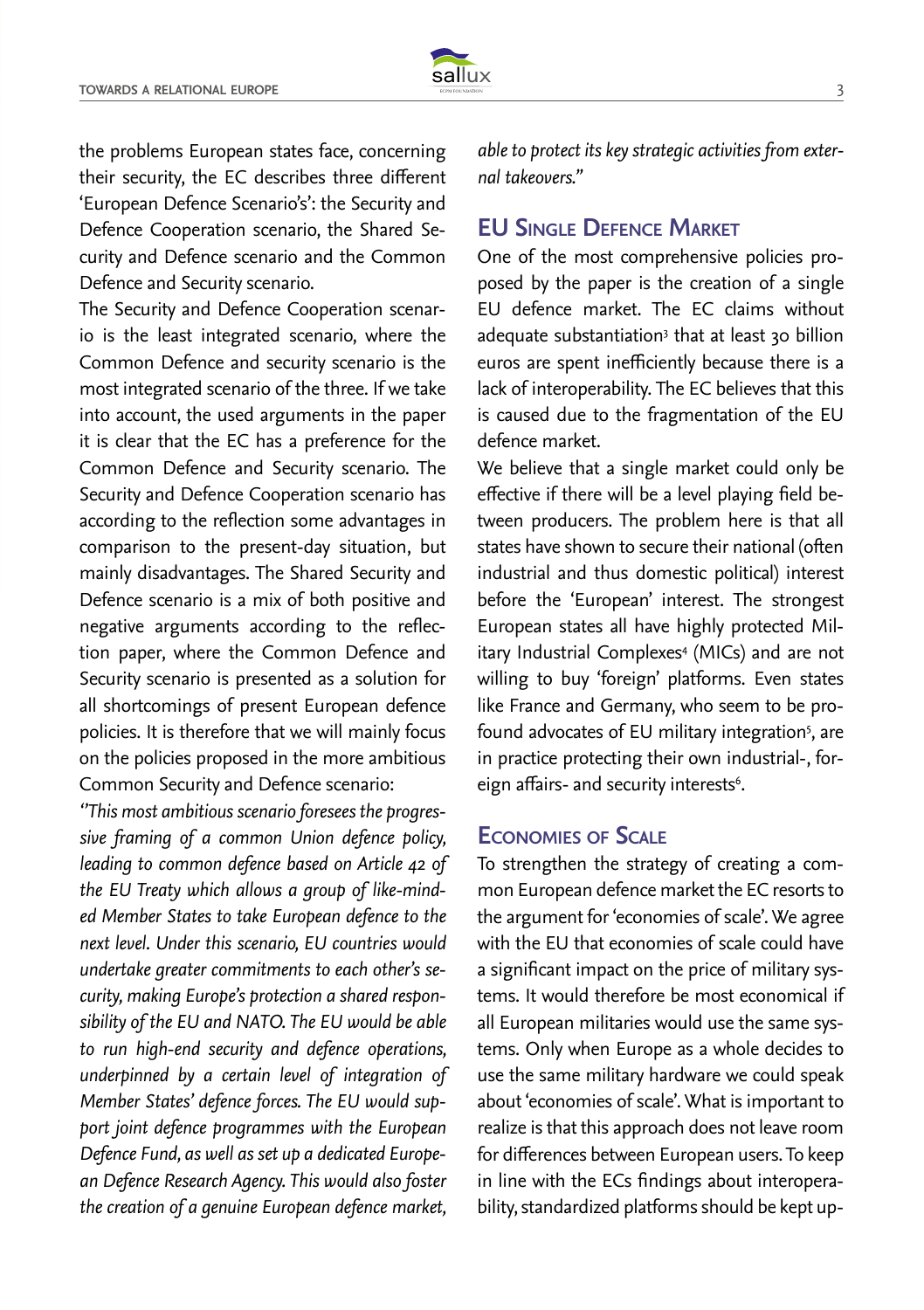to-date and on the same level throughout the EU. This is mainly because different variants<sup>7</sup> of the same product will lead to different support lines and logistics.

### **Loss of sovereignty**

A single European market and procurement would mean that each state will need to buy the same systems. Which means that each state should be aware that, besides acquisition, they also should commit to collective costly upgrades. This should in itself not be a problem – but we believe that this only can be performed if it will be forced to all member states by a new supranational authority<sup>8</sup>. This authority will then decide what platforms to equip the European forces with and how, and when to upgrade them. In our opinion this could be problematic for the EC plans, as states are normally reluctant to give away their key political decision powers. States will only decide to do this, when it will benefit their own MIC. The Common Defence and Security scenario as stated by the EC study could be viable only if states decide on acquiring the cheapest (acquisition plus operation) and also the best available technical solutions. This can only be done by means of a neutral evaluation of alternatives, within a real level playing field. We see both in the USA and EU member states that this isn't happening now, and it isn't very likely to happen in the (near) future. It's this lack of neutral evaluation and 'protectionism' of mainly the larger industrials which in our opinion leads to the 30 Billion spending inefficiencies as mentioned by the EC.

Besides the previous concerns we also assume that the plans of the EC's idea of a single European defence will have further consequences for national sovereignty, the operational level and smaller European producers. We are commencing with a more in-depth research to find answers to these assumptions and report on it. The question we should ask ourselves which interests are more important: the interests of big MIC (and their shareholders) or the reason of existence of armed forces in the first place: defending the (sovereign countries on the) European continent and its people?9

### **Operational Risks**

Besides the mentioned economic and sovereignty risks we see a more practical risk the EU member states should consider: operational risks. Where the EC sees diversity as a negative issue we see it as a principle which works in practice. Each hardware system normally has advantages and disadvantages. Non-is completely the same or equal. Creating a one-size-fits-all approach creates limitations in options and capabilities. An example of limiting the numbers in the "European Defence" toolbox is when aircraft are temporarily taken out of service because there are a number of consecutive crashes<sup>10 11</sup>. A situation like this would leave Europe extremely vulnerable to irregularities, a luxury the proposed EU defence policy does not have.

# **Small to Medium Sized Enterprises and small states**

Maybe the biggest problem we see with the EC plans<sup>12</sup> are the consequences for smaller European producers. These often highly advanced and skilled 'Small to Medium Sized Enterprises' (SMEs) lack the marketing and global reach of big European companies but often deliver advanced and affordable products. These SMEs are also essential for the national security of smaller EU member states. The Single European Defence market will place SMEs in the military domain in a very uneven position, even more than they already are, because they will lose their home-market. We see two potential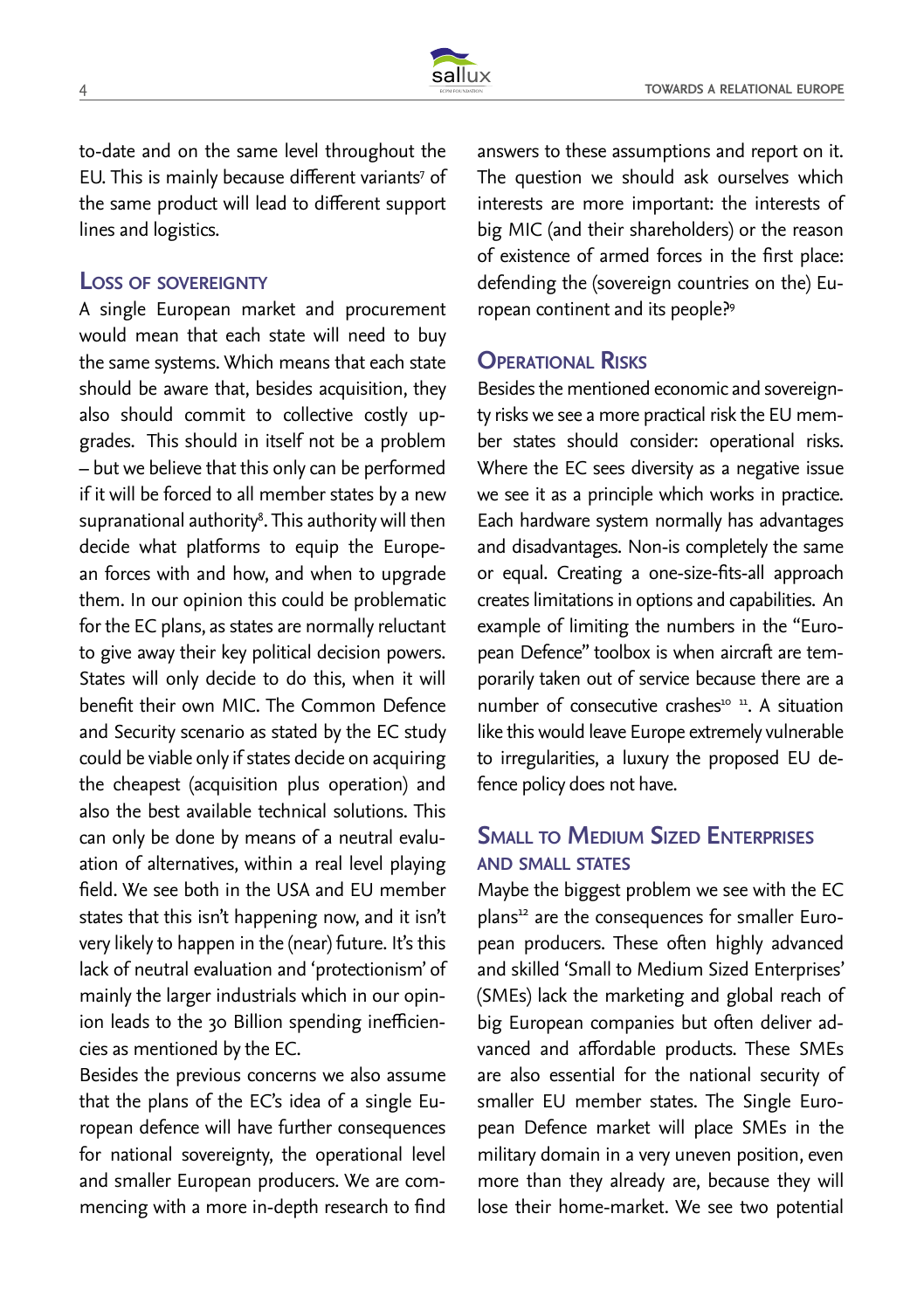

outcomes for SMEs: they will be taken over by the big European players or they will cease to exist. For all clarity the EC and the leaders of EU nations are talking about SMEs in defence related industries too<sup>13</sup>, but we sincerely believe this is on a whole different level. The EC is talking about SMEs as (parts) suppliers, not as system designers, - builders and -integrators.

## **Bigger is better and more affordable?**

In the current state of the EU defence market we already see that the most expensive products are delivered by the biggest military producers. That bigger corporations don't always deliver better results – in terms of, quality, lower acquisition and operation costs – is a matter of fact. This is mainly because these companies have to share production and assembly facilities across different locations (states) and institutional environments which in itself is inefficient. We believe that small to medium sized companies can deliver equal or even better systems with lower costs in acquisition and operation. To illustrate our case we will compare some equally sized naval platforms.

# **Comparing (EU) Frigate / destroyer platforms**

There isn't a clear qualification to name a ship a Frigate or a Destroyer<sup>14</sup>. We created a select list of current frigate/destroyer sized ships with comparable qualifications. All ships will have Anti-Air Warfare for a naval taskforce as main task. Other roles are: Anti-Surface Warfare, Anti-Submarine Warfare and Naval Fire Support. The ships are all equipped with main and secondary guns, a Vertical Launch Weapon System (VLS) with Air Defence missiles, anti-ship missiles, torpedo's and (a) helicopter(s).

If we look at the European build ships, we see that ships build by smaller (national) shipyards are significant cheaper to buy and operate while



*Iver Huitfeldt class frigate defencyclopedia.com /Christopher P. Cavas*

they do have equal and sometimes better qualifications. The most expensive vessels are those of Australia, UK and USA. The cheapest of them all; the Iver Huitfeldt class<sup>15</sup> (Denmark), in many ways outperforms the costly FREMM Frigates build by Italy and France. The Danish ships have a weapon suite which outperforms the FREMM frigates. Where the FREMM frigates only have 16 missile silos in its VLS, the Iver Huitfeldt class has 32 VLS silos which can be used for both SM2 long range missiles or a larger amount of Evolved Sea Sparrow Missiles (ESSM). These ESSM missiles can also be launched from (modular) Mk 56 launchers with up to 24 RIM-162 ESSM. This ship can be equipped with 8 to 16 Harpoon (Anti Ship / but also Land Attack) cruise missiles while the Italians (3,3 times more expensive) and French (4,1 times more expensive) can launch only 8 shorter ranged (national) missiles. The Spanish designed and (partially) build Australian Air Warfare Destroyer tops the list with a price tag 9,8 times more expensive than the Danish vessel.

### **Words and deeds?**

Will the new EC "authority" which chooses the weapon systems or platforms to acquire, have a real neutral evaluation of alternatives to come with the best and most affordable solutions? We expect this scenario to be very unlikely. European states, especially Germany, France, Italy and Spain already could have chosen to buy the best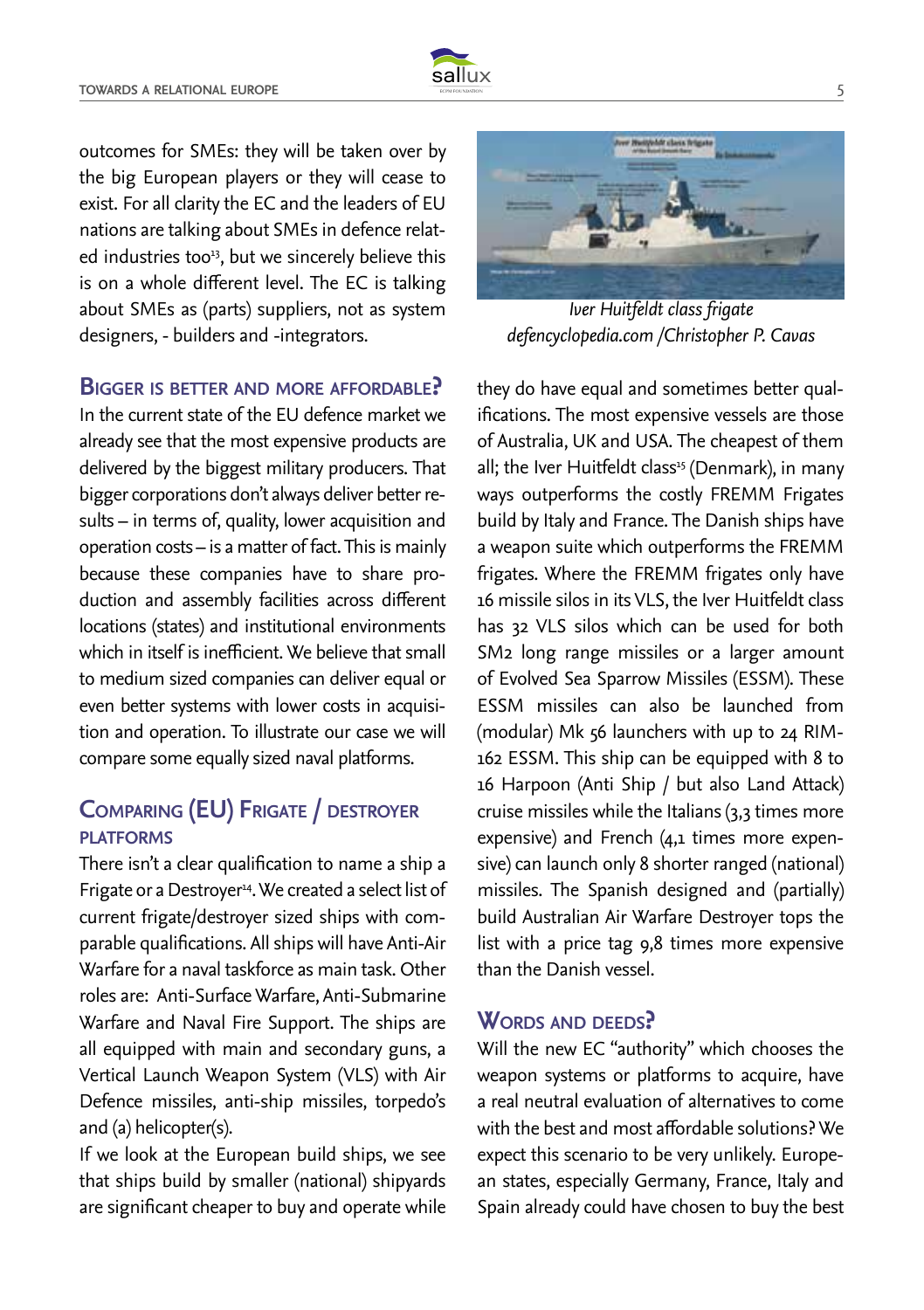'bang for their buck' but preferred to use needlessly expensive vessels with sometimes less capable 'national' weapon systems.

### **CONCLUSION**

In conclusion, as an answer to the security threats around the EU, the EC recommends further military integration in Europe and the creation of a single European defence market. This article questions the perceived advantages of the common European Defence and Security scenario. With several examples we expose that the EC's idea of cost-cutting will not be successful as a single European defence market will lead to the closing of highly efficient and innovative smaller military hardware producers. We believe that 'economies of scale' are more complex than painted by the EC and benefits will only occur under 'ideal' circumstances. As we value the small – we believe that small to medium sized companies can deliver equal or even the best systems and deserve European support. In a future publication we will look deeper into these claims made by the EC and will deliver an alternative scenario with practical solutions for a better EU defence cooperation based on our principle: Strong Nations, Strong Union. As we mentioned in the introduction, the European Union has a subsidiarity principle in place: All Defence related measures, agreements and (co-operation) working plans should be seen from this perspective. However in almost all papers, articles including this "reflection paper" from the EC (and many distinguished thinktanks), we see only the use of (questionable) "practical" or "economical" arguments without any show of "real-world" objective or neutral description off all the pro's and con's.

### Endnotes

1 Subsidiarity: defence and security policy is one of the key elements of the sovereign democratic state to decide upon because in the end it's a matter of life and death. Therefore cooperation in this matter can not be mistakenly substituted with the loss of state/national sovereignty, unless all countries would democratically decide to do this, which needs changes to national constitutions by means of democratic referendum / voting.

2 Founding father Robert Schuman on the forming of a European integrated army: "With regard to the Defence Community, it might perhaps be possible to set up and administer a joint army which was not a mere coalition of national armies without calling constitutional principles into question. Opinions on this may vary from country to country. But the use of such an army implies unity of purpose and determination in a sphere of fundamental importance, since it is a matter of peace or war, of involving the lives of men and the fate of nations.

In a coalition each State retains the right, de jure and even de facto, to withdraw the national troops which remain under its sovereign authority. In doing this it may perhaps break the promises it has made. But it remains master of its own decisions.

A common de-nationalised army would, and could, no longer owe obedience to a national authority, either as a whole nor in respect of the units of which it is composed. It would have sworn loyalty to the Community. The Community alone would have power over it. If any of its units were to follow the orders of a national Government, they would be regarded as deserters or rebels. If, therefore, such an army is set up, the only valid orders will have to come from an authority recognised by all the participating States.

What form will this supranational authority take?

The Commander-in-Chief? He has the military responsibilities and the powers he needs to meet them. But he is subject to the orders of the political authority of which he is the executive agent. If the two powers, political and military, were united in one person, the result would be a dictatorship, absolute power.

Our democratic principles are bound to be applied to the organisation of Europe as much as to individual States. This excludes a monopoly of authority in the hands of one man.

https://www.cvce.eu/content/publication/2003/10/10/91573e99-1c69-40d5-867e-19e3d706d167/publishable\_en.pdf

3 The EC, just like many European Federalists take the comparison between the money spent by the United States vs the total of EU budgets without any context as an argument to show the weakness of the EU. However the way the money is spent should be the main point of comparison not the height.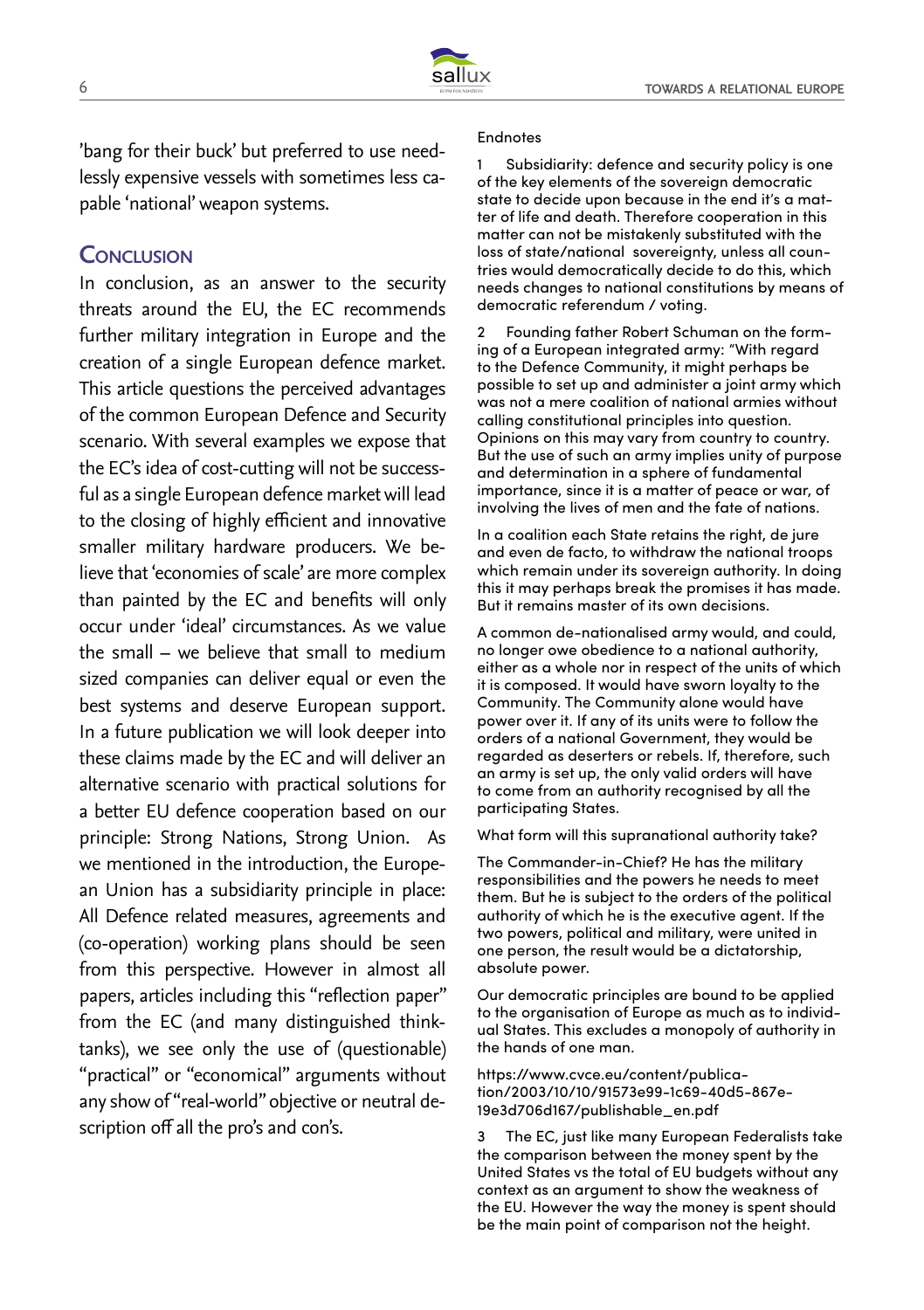

Another argument which we see used over and over again, is the comparison between the large number of "military platform" types, which the different EU countries use, versus the lower number the USA are using. Also this argument isn't completely valid since in this case a comparison should be held based on, quality and (acquisition and operational) costs. If we look at it from that perspective European producers normally are able to produce more affordable systems with lower operational costs, then their US counterparts.

In this sense we mean the combined effort of Industry – military – and politics- meaning: politicians who represent the interests of the industry instead of the people. https://en.wikipedia.org/ wiki/Military%E2%80%93industrial\_complex

5 https://www.youtube.com/watch?v=gRiXM-8RiCOc

6 Macron nationalizes shipyard to prevent Italian acquisition; French president's intervention to defend 'strategic interests' earns Rome rebuke. https://www.ft.com/content/303f7ac2-72d9-11e7 aca6-c6bd07df1a3c

7 Eurofighter Typhoon as a good example of a platform operational deployed in different blocks, versions and standards requiring many different support systems and procedures. http://www.sldinfo.com/the-european-air-group-and-typhoon-integration-shaping-a-way-ahead-for-more-effective-operational-impacts/

8 "… If, therefore, such an army is set up, the only valid orders will have to come from an authority recognised by all the participating States".

Robert Schuman (1951) https://www.cvce.eu/content/publication/2003/10/10/91573e99-1c69-40d5- 867e-19e3d706d167/publishable\_en.pdf

9 "The potential for the disastrous rise of misplaced power exists, and will persist. We must never let the weight of this combination endanger our

liberties or democratic processes. We should take nothing for granted. Only an alert and knowledgeable citizenry can compel the proper meshing of the huge industrial and military machinery of defence with our peaceful methods and goals so that security and liberty may prosper together." https:// en.wikipedia.org/wiki/Military%E2%80%93industrial\_complex

10 http://economictimes.indiatimes.com/news/defence/britain-germany-and-turkey-ground-a400 military-planes/articleshow/47225179.cms

11 https://www.copybook.com/news/global-helicopter-fleet-grounded

12 But also actions like the recent Permanent Structured Cooperation on security and defence (PESCO) cooperation agreement and the European Defence Fund (EDF), which are currently being developed under the European Defence Industrial Development Programme. https://eeas.europa. eu/headquarters/headquarters-homepage\_ en/34226/Permanent%20Structured%20Cooperation%20(PESCO)%20-%20Factsheet

13 The objective is to deliver capabilities, ensure a competitive, innovative and balanced basis for Europe's defence industry across the EU, including by cross border cooperation and participation of SMEs, and to contribute to greater European defence cooperation, by exploiting synergies and mobilising EU support in addition to Member States' financing. European defence industrial development will also require EU support for SME and intermediate (mid-cap) investments in the area of security and defence. (Page 9 / 10) http://www.consilium.europa.eu/media/21620/19-euco-final-conclusions-en.pdf

14 https://en.wikipedia.org/wiki/Destroyer#Operators

15 https://www.aspistrategist.org.au/wp-content/ uploads/2014/11/OMT-Dansh-Frigate-Programme-April-2014.pdf

### **Authors**



*Christiaan Meinen works for Sallux, the think tank of the European Christian Political Movement (ECPM). Christiaan has an interest in geopolitics, (EU) foreign policies, sustainability,* 

*and military doctrine, technologies, and policies*



*Angelo Alessandro Delsen is a corporal (R) in the Dutch Armed Forces. He studies International Relations at Leiden University together with Social Geography and Planology at the University of Amsterdam. Angelo has an interest in geopolitics, military* 

*doctrine, city planning and political economic science.*